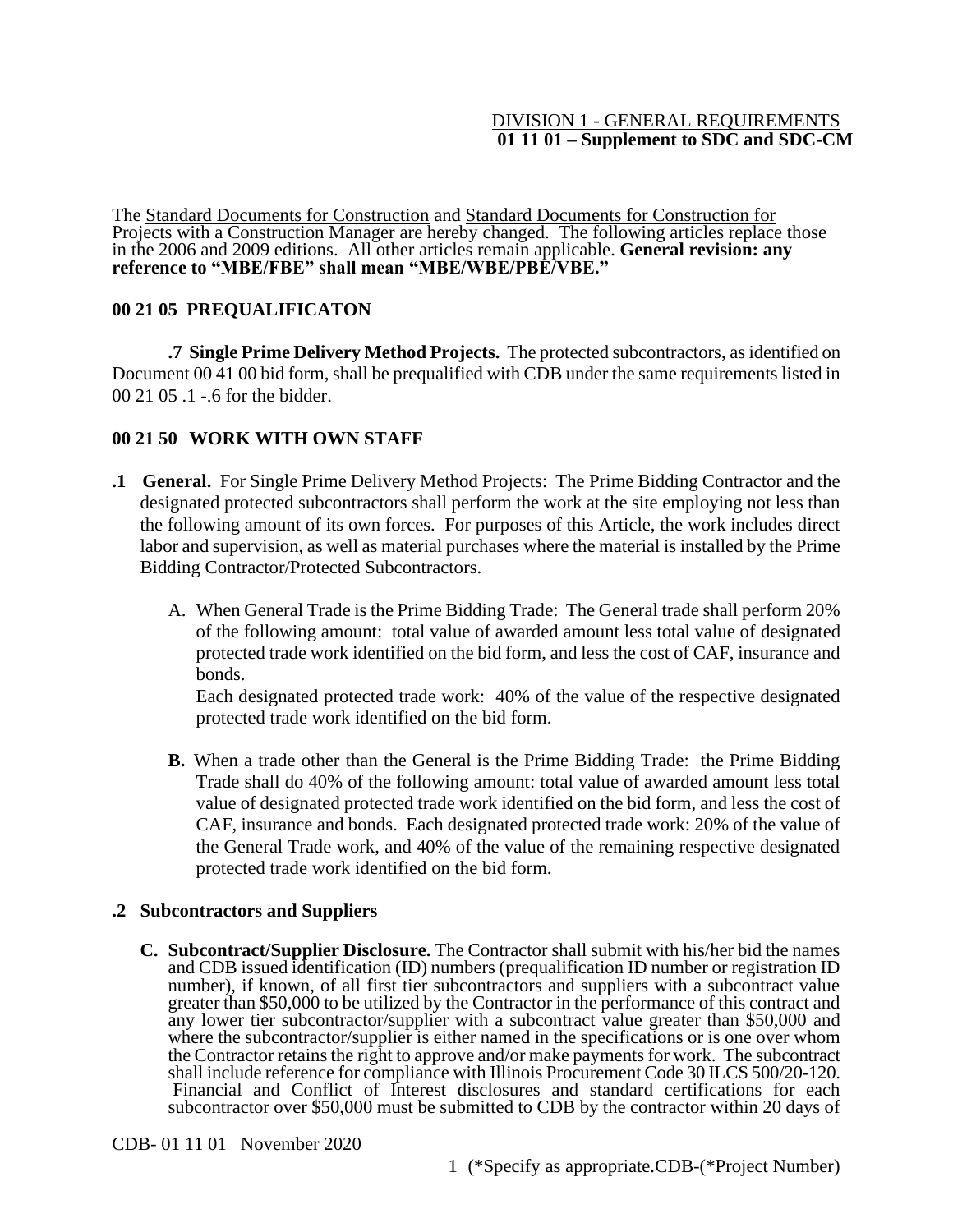the execution of a contract with CDB or 20 days of the execution of the subcontract, whichever is later. The Contractor shall promptly notify the State in writing of any additional or substitute subcontractors meeting the above criteria hired during the term of this contract (names, addresses, expected contract amount and CDB ID nos.). Upon request by the CPO, the Contractor shall provide CDB a copy of each subcontractor's subcontract. No work can be performed by these subcontractors until the Certifications and Disclosures have been reviewed and approved by the State Purchasing Officer.

## **00 21 55 USE OF ILLINOIS LABOR**

- .1 The Employment of Illinois Workers on Public Works Act mandates that during a period of excessive unemployment at least 90% of the total labor hours on State construction projects must be performed by persons who have resided in Illinois for at least thirty (30) days and intend to become or remain Illinois residents. (30 ILCS 570/3). 'A period of excessive unemployment' means any month immediately following two (2) consecutive calendar months during which the level of unemployment in the State of Illinois has exceeded 5% as measured by the United States Bureau of Labor Statistics in its monthly publication of employment and unemployment figures. (30 ILCS 570/1).
- .2 Contractors are required to incorporate the above provisions into all subcontracts for subcontractors who will have workers at the project site.
- .3 To verify that this requirement is being met, contractors must submit Certified Payroll forms for themselves and their subcontractors each month for the duration of the contract/subcontract.
	- A. The Certified Payroll form(s) must include the name and address of each worker on the project site during the time period covered by the form.
	- B. For subcontractors, the contractor will include the beginning and ending dates of the subcontract on the Certified Payroll form.
	- C. If Certified Payroll forms are not submitted timely, payment may be reduced or withheld until Certified Payroll submittals are brought up to date.

## **00 43 30 BUY ILLINOIS PROGRAM**

- .1 **General.** The Buy Illinois Program encourages contractors to incorporate products manufactured, fabricated or assembled in the State of Illinois. It is a voluntary program; there is no incentive provision affecting the award of the contract nor is there a required percent of the contract that must be Illinois products.
- .2 Illinois products will be indicated in the project manual with (IL) preceding the item in the specification paragraph. Typically, only specifications that are prescriptive, those listing three or more manufacturers, will be in the program. Contractors should consider these products when procuring the materials and equipment for the project. If the contractor is aware of an Illinois product not listed, the contractor is encouraged to advise the A/E prior to bidding or offer a product substitution with the bid. CDB will verify that the product meets the definition of an Illinois product and add it to CDB's Buy Illinois product directory.
- .3 Contractors should provide the total value of Illinois products on the Contractor's Schedule of Values (CSV) in the space provided. The individual items included in the total should be identified by putting "IL" in front of their descriptions on the CSV.
- .4 Where material is specified by standards and/or codes and not by a list of acceptable manufacturers, contractors are still encouraged to purchase Illinois products. However, the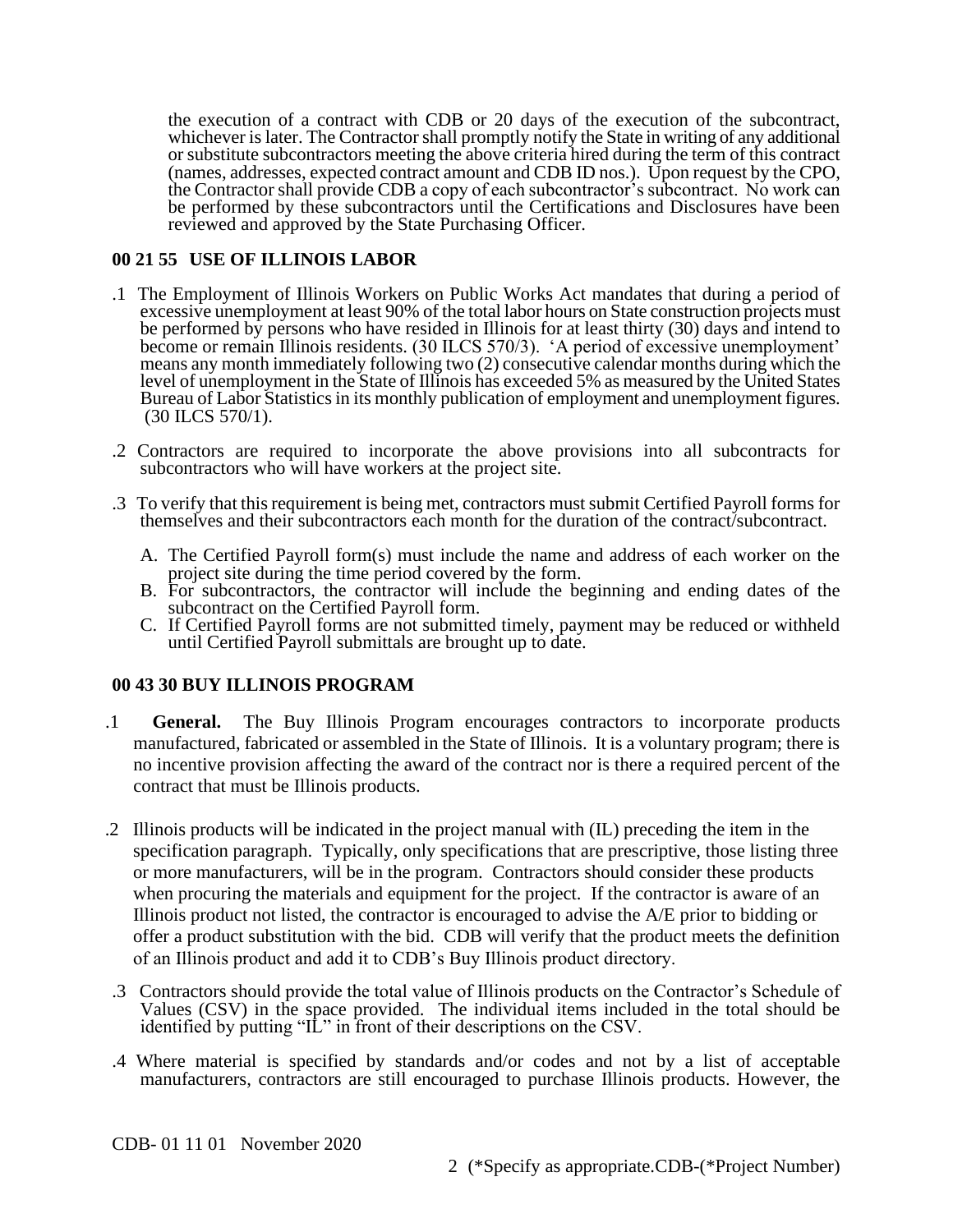contractor should not include these materials in the computation of the total dollars for Illinois products on the CSV.

### **00 43 39 MINORITY, WOMEN, PERSONS WITH DISABILITIES, AND VETERAN BUSINESS ENTERPRISE PARTICIPATION**

- **.1 Certification.** CDB will only accept Minority, Women, Persons with Disabilities, and Veteran Business Enterprise (MBE/WBE/PBE/VBE) firms certified by the Illinois Department of Central Management Services (CMS). The MBE/WBE/PBE/VBE's certification with CMS shall be in good standing prior to the bid opening date.
- **.2 Designated Projects.** CDB may designate projects with "MBE/WBE/PBE/VBE participation goals." See the bid form, Section 00 41 05 of the project manual, for applicable goals for first and second tier (level) subcontractors and supplier MBE/WBE/PBE/VBE participation. For Single Prime Delivery Method Projects: participation of certified MBE/WBE/PBE/VBE second level subcontractors and suppliers is permissible for meeting applicable goals.
- **.3 Bid Form.** Each bidder shall name, on the bid form, Section 00 41 05, the minority, women, persons with disabilities, and veteran owned businesses it intends to use to meet the specified goals. If no eligible participation is listed on the 00 41 05 Form, then the bidder must submit documentation of its good faith efforts to achieve the goals with its bid. If eligible participation is included on the 00 41 05 Form, but the specified goals are not met, within ten (10) calendar days from the date of notification the bidder shall:  $(1)$  cure the deficiency in the bid by adding participation to meet the goals, or (2) request a waiver of the specified goals including documentation of its good faith efforts to achieve the goals.
- **.4 MBE/WBE/PBE/VBE Bidder.** If the bidder is a minority, woman, person with disability or veteran owned business then the bidder shall indicate the work proposed to be done with own forces on the 00 41 05 Form. CDB encourages MBE/WBE/PBE/VBE prime bidders to use MBE/WBE/PBE/VBE subcontractors/suppliers.
- **.5 Joint Venture.** If the bidder is a joint venture, the MBE/WBE/PBE/VBE joint venturer may be used to meet the MBE/WBE/PBE/VBE goal for the contract, consistent with the provisions of subsection  $.11(g)$ .
- **.6 Subcontracts.** Subcontracting of work to a lower tier non-MBE/WBE/PBE/VBE firm which would reduce the proceeds received by the subcontracting MBE/WBE/PBE/VBE firm below the specified goal is prohibited. CDB may, in such cases, reject the bid or terminate the contract.
- **.7 Request for Assistance.** If the bidder needs assistance in locating subcontractors or suppliers to meet the goals, bidder shall contact CDB's Fair Employment Practices Unit (FEP) both prior to the submittal of the bid, and, if applicable, during the 10-day cure period.

#### **.8 Submittal of Good Faith Effort documentation for a waiver request. Good Faith Effort documentation must include the following, if available:**

- A. All information indicating why the specified goal cannot be met.
- B. A list of all MBE/WBE/PBE/VBE firms the bidder has used in the current and prior fiscal years. The fiscal year is from July 1 until June 30.
- C. A list of all certified MBE/WBE/PBE/VBE firms eligible to perform the work. To be eligible to perform the work, a firm must be certified by CMS.

D.

A list of all MBE/WBE/PBE/VBE firms contacted and the dates they were contacted, including documentation from those firms. Documentation shall include, when applicable:

- 1. A log of telephone contact including date and time of call, telephone number,
	- name of person called, and the outcome of the call;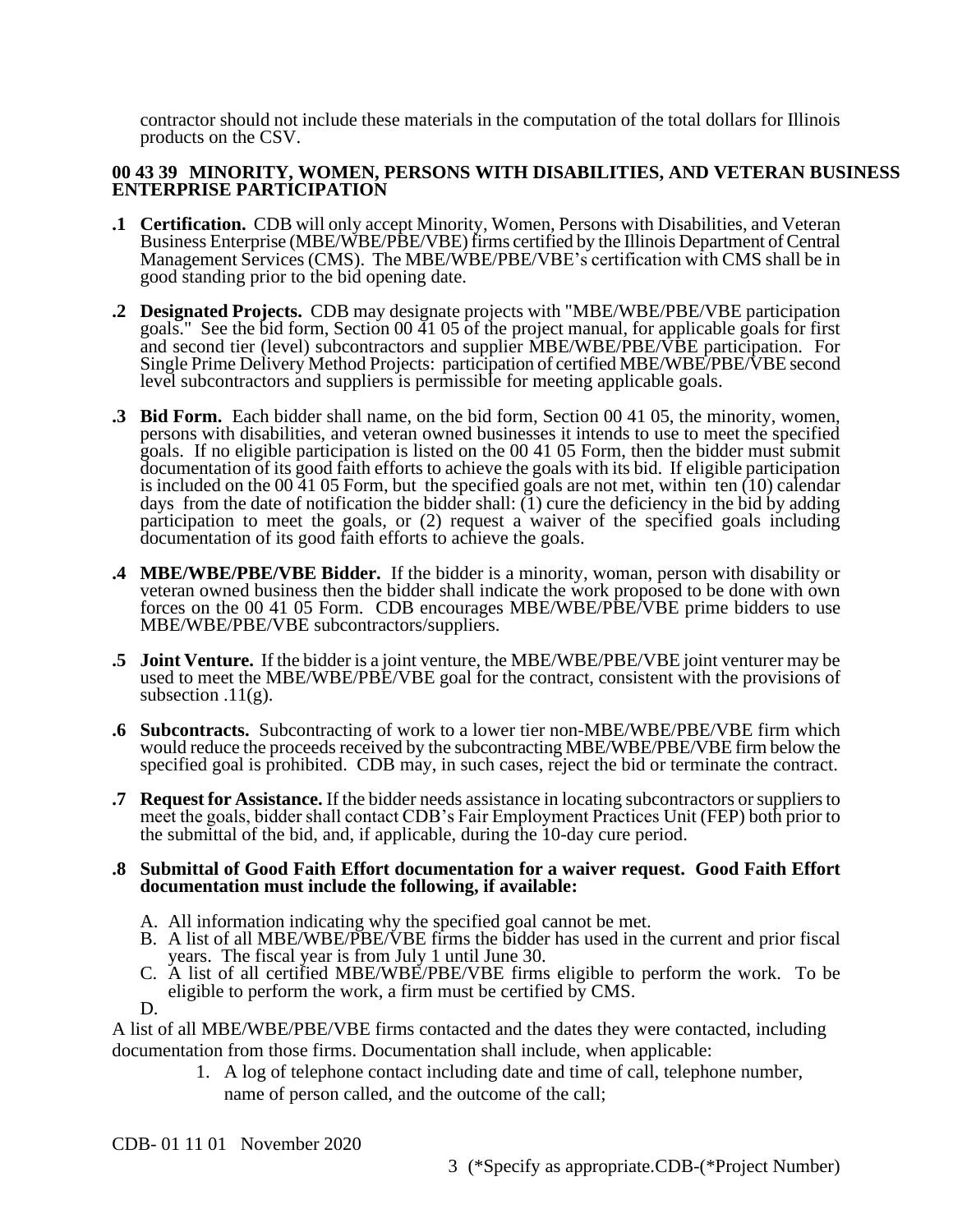- 2. Copies of written or electronic email correspondence showing the date, postal or email address, name of person contacted, and subsequent correspondence that reflects the outcome.
- E. Copies of all bid solicitation letters or electronic email correspondence to MBE/WBE/PBE/VBE firms. Letters shall contain, at a minimum:
	- 1) project title and location;
	- 2) classification of work items for which quotations are requested;
	- 3) date, time, and place quotations are due; and
	- 4) returnable acknowledgment of the solicitation.
- F. All other evidence of good faith efforts made by the bidder to secure eligible MBE/WBE/PBE/VBE firms to meet the specified goal including documentation that demonstrates the following:
	- 1) A reasonable number of MBE/WBE/PBE/VBE firms were contacted.
	- 2) A clear determination that the number of certified MBE/WBE/PBE/VBE firms eligible to perform the work is insufficient to ensure adequate competition.
	- 3) The work selected by the bidder for allocation to MBE/WBE/PBE/VBE firms was selected in order to increase the likelihood of achieving the specified goal.
	- 4) The bidder negotiated, in good faith, with the potential MBE/WBE/PBE/VBE firms by not imposing any conditions which are not similarly imposed on all other subcontractors and suppliers, or by denying benefits ordinarily conferred on subcontractors or suppliers for the type of work for which bids were solicited.
	- 5) The MBE/WBE/PBE/VBE firms' prices were unreasonable.
	- 6) The bidder engaged with FEP for assistance in its efforts to achieve the specified participation.
	- 7) The bidder attended the CDB pre-bid meeting for the project.
- G. All actions taken to solicit MBE/WBE/PBE/VBE firms both pre-bid opening date and postbid opening date.
- H. A revised 00 41 05 Form, if MBE/WBE/PBE/VBE participation increases during the 10-day cure period but goals are not met.
- I. Other relevant information in support of the waiver request.
- **.9 Replacement of MBE/WBE/PBE/VBE Subcontractor or Supplier.** If it can be demonstrated that the MBE/WBE/PBE/VBE subcontractor or supplier cannot perform the work, or if a MBE/WBE/PBE/VBE loses its CMS certification after the bid opening, then the Contractor shall make a good faith effort to replace, in-kind, the MBE/WBE/PBE/VBE. The contractor shall identify the replacement MBE/WBE/PBE/VBE or provide evidence of good faith effort to find a replacement on the Contractor's letterhead and submit with documented evidence of cause to CDB's FEP Unit. CDB will review the submittal and may authorize the replacement or approve the good faith effort.

#### **.10 Calculation of MBE/WBE/PBE/VBE Participation as a Material Supplier or Subcontractor**

- A. MBE/WBE/PBE/VBE as a material supplier: A 100 percent goal credit is allowed for the cost of materials or purchases from a MBE/WBE/PBE/VBE manufacturer or supplier.
- B. MBE/WBE/PBE/VBE as a subcontractor: A 100 percent goal credit is allowed for the work of the subcontract performed by the MBE/WBE/PBE/VBE's own forces (performing, managing and supervising the work), including the cost of materials and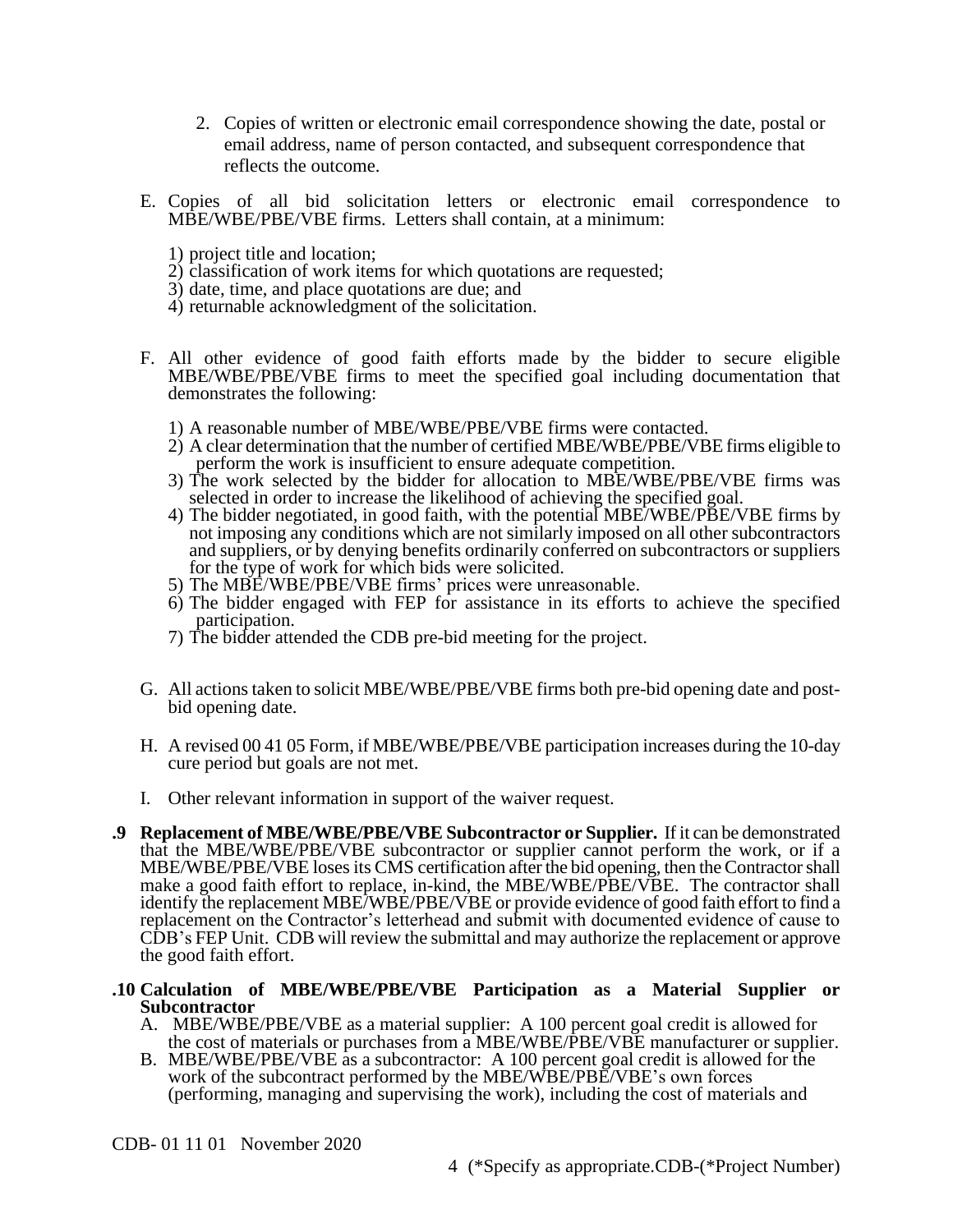supplies, excluding the purchase of materials and supplies or the lease of equipment by the MBE/WBE/PBE/VBE subcontractor from the prime Contractor or its affiliates. Work that a MBE/WBE/PBE/VBE subcontractor in turn subcontracts to a non-MBE/WBE/PBE/VBE does not count toward the MBE/WBE/PBE/VBE goal.

- **.11 Work to be Completed by Certified Firms.** To be credited towards goals for Minority Business Enterprise (MBE), Women Business Enterprise (WBE), Persons with Disabilities Business Enterprise (PBE) and Veteran Business Enterprise (VBE) participation, work must be performed by an entity certified by CMS pursuant to the Business Enterprise for Minorities, Women, and Persons with Disabilities Act (30 ILCS 575/5) and the Illinois Procurement Code (30 ILCS 500/45-57).
	- a) The entire amount of contractual work performed by a MBE, WBE, PBE, or VBE's own forces will be credited towards MBE/WBE/PBE/VBE goals, including the cost of supplies, materials, and equipment obtained by the MBE, WBE, PBE, or VBE for this work (except supplies and equipment the MBE/WBE/PBE/VBE obtains from the prime contractor or its affiliate).
	- b) The entire amount of fees or commissions charged by a MBE/WBE/PBE/VBE firm for providing a bona fide service, such as professional, technical, consultant, or managerial services will be credited towards MBE/WBE/PBE/VBE goals provided such fees are reasonable and not excessive as compared to fees customarily allowed for similar services. Services for materials and supplies are defined in Section 00 43 39.14 and are not considered to be professional, technical, consultant, or managerial services.
	- c) Work subcontracted by a MBE/WBE/PBE/VBE to another firm will not be credited towards goals unless the subcontractor performing the work is also certified by CMS as a MBE/WBE/PBE/VBE. Work that a MBE/WBE/PBE/VBE subcontracts to a firm not certified as a MBE/WBE/PBE/VBE does not count toward the goal. For example, if a MBE firm has a subcontract to perform \$100,000 worth of work and subcontracts \$10,000 of that work to a non-MBE firm, only the \$90,000 worth of work performed by the MBE firm will be credited toward the goal.
	- d) If a firm is not certified as a MBE/WBE/PBE/VBE at the time of the bid opening, the firm's participation will not be counted toward any goals.
	- e) The dollar value of work performed under a contract with a firm after it has ceased to be certified will not be counted toward the overall goal.
	- f) The participation of a MBE/WBE/PBE/VBE subcontractor will not be counted toward a Contractor's final compliance with its MBE/WBE/PBE/VBE obligations on a contract until the amount being counted has actually been paid to the MBE/WBE/PBE/VBE.
	- g) When a MBE/WBE/PBE/VBE performs as a participant in a joint venture, a portion of the total dollar value of the contract equal to the distinct, clearly defined portion of the work of the contract that the MBE/WBE/PBE/VBE performs with its own forces may be counted toward MBE/WBE/PBE/VBE goals.
- **.12 Commercially Useful Function.** Expenditures to a MBE/WBE/PBE/VBE will only be credited towards MBE/WBE/PBE/VBE goals if the MBE/WBE/PBE/VBE performs a commercially useful function on that contract. A MBE/WBE/PBE/VBE performs a commercially useful function when it is responsible for execution of the work of the contract and is carrying out its responsibilities by actually performing, managing, and supervising the work involved. To perform a commercially useful function, the MBE/WBE/PBE/VBE must also be responsible, with respect to materials and supplies used on the contract, for negotiating price, determining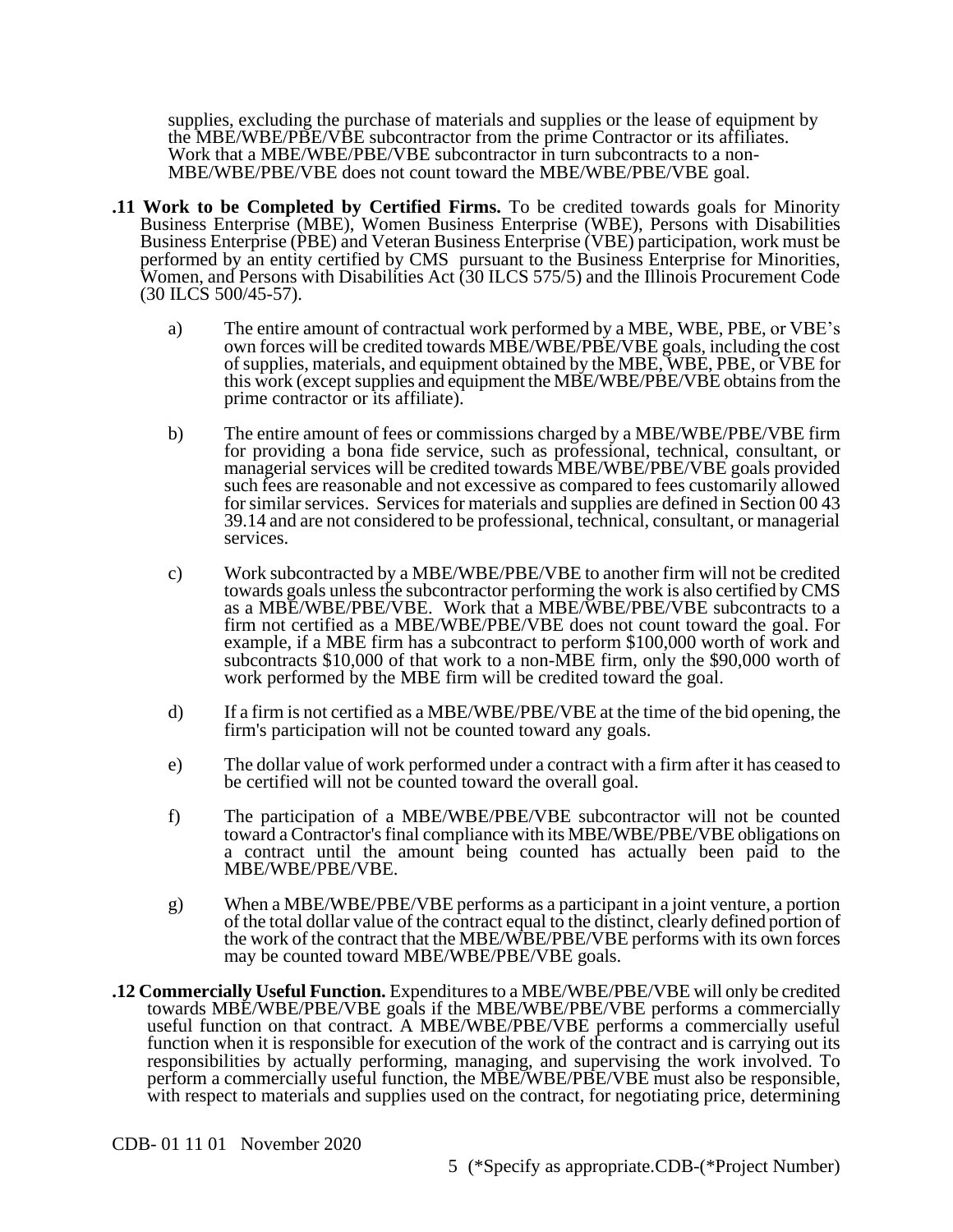quality and quantity, ordering material, and installing (where applicable) and paying for the material itself.

- a) Factors to be used in determining whether a MBE/WBE/PBE/VBE is performing a commercially useful function include, but are not limited to, the amount of the work subcontracted, industry practices, and whether the amount the firm is paid is commensurate with the work it is performing and the MBE/WBE/PBE/VBE credit claimed for its performance of the work.
- b) A MBE/WBE/PBE/VBE does not perform a commercially useful function if its role is limited to that of an extra participant in a transaction, contract, or project through which funds are passed in order to obtain the appearance of MBE/WBE/PBE/VBE participation. In determining whether a MBE/WBE/PBE/VBE is such an extra participant, similar transactions, particularly those in which MBE/WBE/PBE/VBEs do not participate, will be examined.
- c) If a MBE/WBE/PBE/VBE does not perform at least 30 percent of the total cost of its contract with its own work force, or the MBE/WBE/PBE/VBE subcontracts a greater portion of the work than would be expected on the basis of normal industry practice for the type of work involved, a presumption will arise that the MBE/WBE/PBE/VBE is not performing a commercially useful function. A MBE/WBE/PBE/VBE firm may present evidence to CDB to rebut this presumption. The MBE/WBE/PBE/VBE must provide such evidence to rebut the presumption within 7 business days of being notified that the presumption will be applied.
- d) A prime contractor that is a MBE/WBE/PBE/VBE will still be required to meet the goals required on the contract. In determining whether the MBE/WBE/PBE/VBE prime contractor has met the goal, the work the MBEWFBE/PBE/VBE prime contractor actually performs with its own forces will be credited, as well as work performed by MBE/WBE/PBE/VBE subcontractors or suppliers, consistent with the terms of Section 00 43 39. The presumption in .12(c) above will not attach if the MBE/WBE/PBE/VBE is the prime contractor and satisfies the "Work With Own Staff" requirement in Section 00 21 50.
- e) A bidder's efforts to exercise Good Faith Efforts by providing assistance in advance of the bid to a MBE/WBE/PBE/VBE firm in making purchases, obtaining bonding, obtaining credit, or providing equipment will not invalidate the commercially useful function of a MBE/WBE/PBE/VBE, provided that the MBE/WBE/PBE/VBE has otherwise performed a commercially useful function consistent with the terms of Section 00 43 39. Credit will only be given for work performed by, purchases made by, and equipment obtained by the MBE/WBE/PBE/VBE, consistent with the terms of Section 00 43 39. A bidder's efforts to assist the MBE/WBE/PBE/VBE will not be credited.
- **.13 Trucking Company.** To be credited towards MBE/WBE/PBE/VBE goals, a trucking company or major construction equipment rental (MCER) must be responsible for the management and supervision of the entire trucking operation for which it is responsible on a particular contract, and there cannot be a contrived arrangement for the purpose of meeting MBE/WBE/PBE/VBE goals.
	- a) The MBE/WBE/PBE/VBE must itself own and operate at least one fully licensed, insured, and operational truck or major construction equipment unit (MCEU) used on the contract.
	- b) The entire value of transportation services a MBE/WBE/PBE/VBE provides on the contract using trucks or MCEUs it owns, insures, and operates using drivers it employs will be credited towards MBE/WBE/PBE/VBE goals.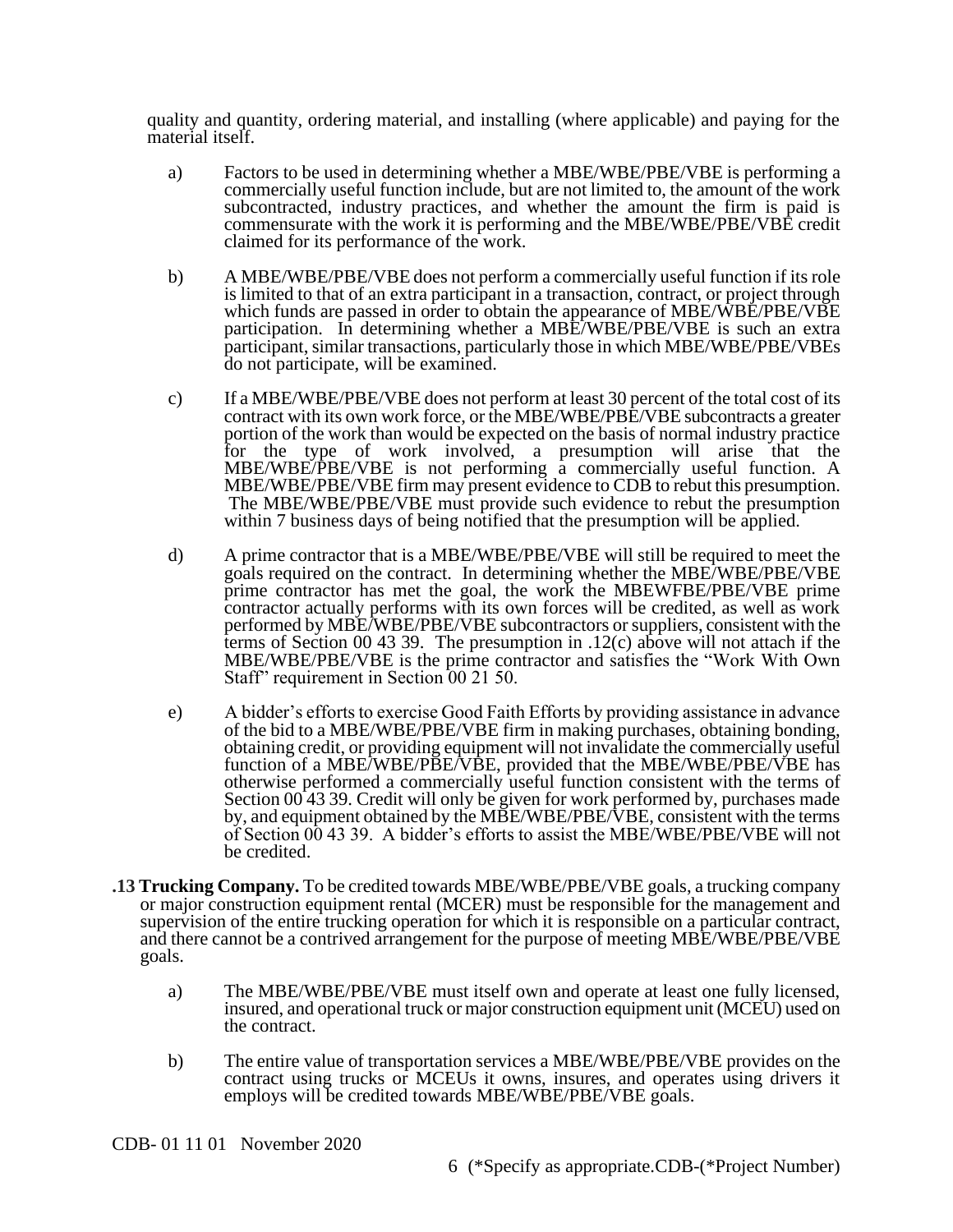- c) If a MBE/WBE/PBE/VBE leases trucks or MCEUs from another MBE/WBE/PBE/VBE, the entire value of the services provided by the lessee will be credited.
- d) If a MBE/WBE/PBE/VBE leases trucks or MCEUs from a company that is not a MBE/WBE/PBE/VBE, the total value of transportation services provided by the lessee is not to exceed the value of transportation services provided by MBE/WBE/PBE/VBE owned trucks or MCEUs on the contract.
- e) For purposes of this section, a lease must indicate that the MBE/WBE/PBE/VBE has exclusive use of and control over the truck(s) or MCEU(s). This does not preclude the leased truck from working for others during the term of the lease with the consent of the MBE/WBE/PBE/VBE, so long as the lease gives the MBE/WBE/PBE/VBE absolute priority for the leased truck(s) or MCEU(s). Leased trucks and MCEUs must display the name and identification number of the MBE/WBE/PBE/VBE.
- f) The MBE/WBE/PBE/VBE must be responsible for the management and supervision of the entire trucking operation for which it is responsible on a particular contract, and there cannot be a contrived arrangement for the purpose of meeting MBE/WBE/PBE/VBE goals.

### **.14 Materials and Supplies**

- a) Credit towards goals will be given for materials purchased from a MBE/WBE/PBE/VBE supplier or manufacturer that is certified by CMS.
- b) For purposes of this section, a manufacturer is a firm that operates and maintains a factory or establishment that produces, on the premises, the materials, supplies, articles, or equipment required under the contract and of the general character described in the specifications.
- c) For the purposes of this section, a supplier is a firm that owns, operates, or maintains a store, warehouse, or other establishment in which materials, supplies, articles or equipment of the general character described by the specifications and required under the contract are bought, kept in stock, and regularly sold or leased to the public in the usual course of business.
	- 1) A supplier must be an established, regular business that engages as its principal business and under its own name, in the purchase and sale or lease of the products in question.
	- 2) A person may be a supplier in such bulk items as steel, cement, gravel, stone, petroleum products, or asphalt without owning, operating, or maintaining a place of business as provided in this paragraph c if the person both owns and operated distribution equipment for the products. Any supplementing of a supplier's own distribution equipment shall be by a long-term lease agreement and not on an ad hoc or contract-by-contract basis.
	- 3) Brokers, packagers, manufacturers' representatives, or other persons who arrange or expedite transactions are not suppliers within the meaning of this section.

## **00 43 44 ILLINOIS WORKS APPRENTICESHIP INITIATIVE**

**.1 Apprenticeship Goal.** The goal of the Illinois Works Apprenticeship Initiative is that, for projects estimated to cost \$500,000 or more, apprentices will perform either 10% of the total labor hours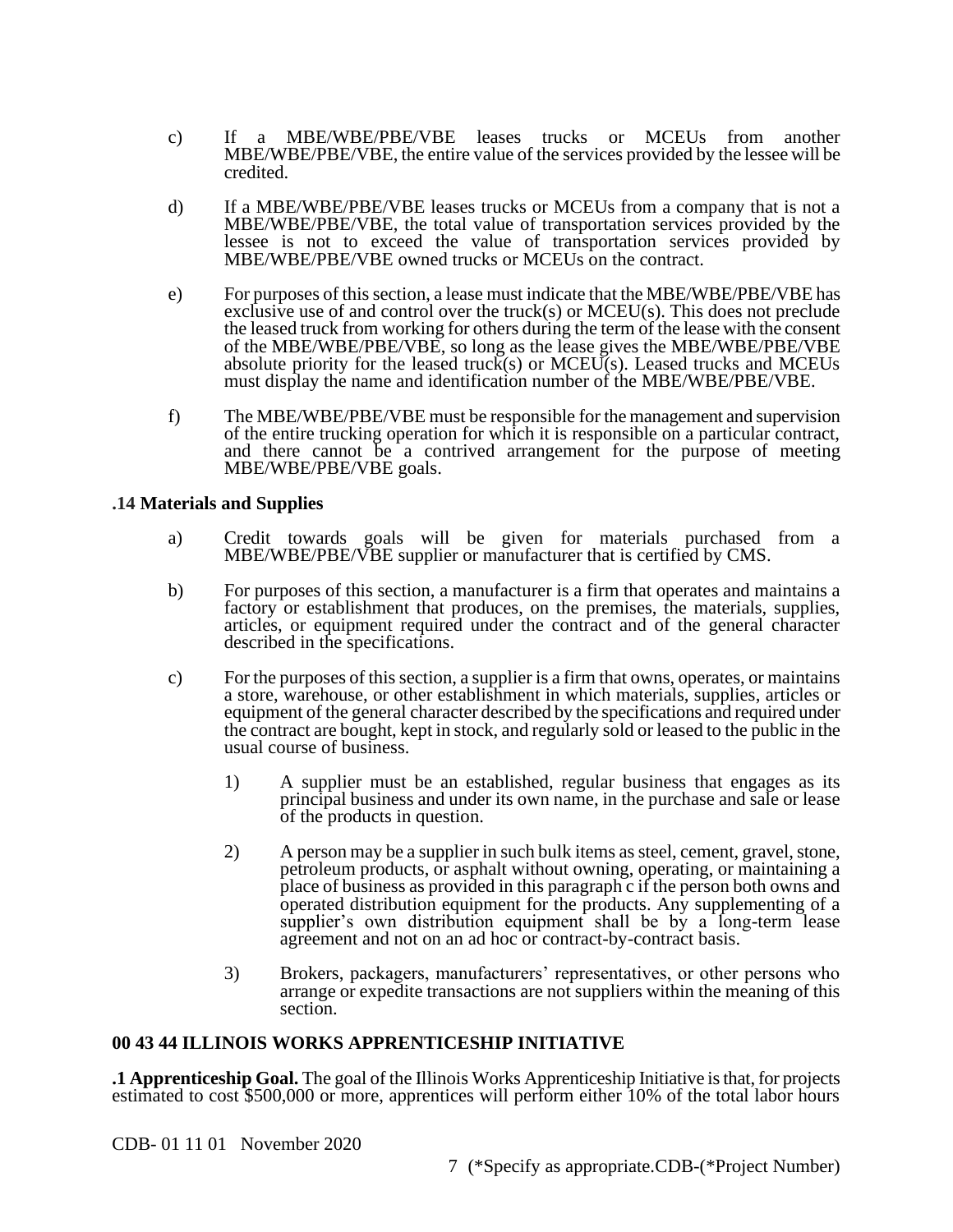actually worked in each prevailing wage classification or 10% of the estimated labor hours in each prevailing wage classification, whichever is less. See Section 00 43 44 of the project manual for applicable apprenticeship goals.

**.2 Illinois Works Budget Supplement.** Submission of the Illinois Works Jobs Program Act Apprenticeship Initiative Budget Supplement shall be a post-award requirement. The Budget Supplement shall contain a complete and thorough estimate of all the labor hours to be performed by the Contractor and all of its subcontractors for the project, broken down by prevailing wage category. The Budget Supplement shall be used in determining the appropriate number of hours to be performed by apprentices.

**.3 Reporting Requirements**. The Contractor shall submit monthly reports of its hourly workforce utilization including all apprenticeship hours to CDB's Fair Employment Practices Unit on Illinois Works Apprenticeship Initiative Reporting Forms.

**.4 Reduction or Waiver of Goal.** If, at any point during the project, the Contractor determines that it may not meet the apprenticeship goal for any prevailing wage classification, the Contractor shall submit a request for a reduction or waiver of that particular goal, indicating why the goal may not be met. The Contractor shall include all documentation supporting the request. The request for a reduction or waiver of the goal shall be reviewed pursuant to 30 ILCS 559/20-20(b).

**.5 Certification of Completion.** Upon completion of the work set forth in the contract, the Contractor shall submit a certification demonstrating that it has met the 10% apprenticeship goal or received a reduction or waiver of the 10% apprenticeship goal for each prevailing wage classification.

## **00 45 00 CERTIFICATIONS OF COMPLIANCE WITH APPLICABLE LAWS**

- **.14 Recertification**. If the contract extends over multiple years, vendor (A/E or Contractor) and its subcontractors shall certify, by January 1 of each fiscal year covered by the contract after the initial fiscal year, of any changes that affect its ability to meet the requirements for being awarded a contract under Article 50 of the Illinois Procurement Code. Failure to do so may result in voiding the contract by operation of law or rendering the contract voidable at the option of the State without additional compensation. Violations of certain provisions may also be deemed a civil or criminal offense. If a vendor or subcontractor continues to meet all the requirements of the Illinois Procurement Code, it shall not be required to submit any certification.
- **.15 Illinois Works Apprenticeship Initiative.** The Contractor will comply with the Illinois Works Apprenticeship Initiative  $(30 \text{ ILCS } 559/20-20(a)(2)).$

## **00 51 20 ACCEPTANCE AND REJECTION OF BIDS**

- **.1 CDB's Rights.** When, in its opinion, it is in the best interest of the State, CDB reserves the right to:
	- A. Accept any bid
	- B. Reject any or all bids
	- C. Waive technical deficiencies and irregularities
	- D. Allow bidder to remedy technical deficiencies or irregularities within a stated time
	- E. Rescind any notice of award if CDB determines the notice of award was issued in error
	- F. Rescind any notice of award when it is in the best interest of the State
	- G. Rebid any contract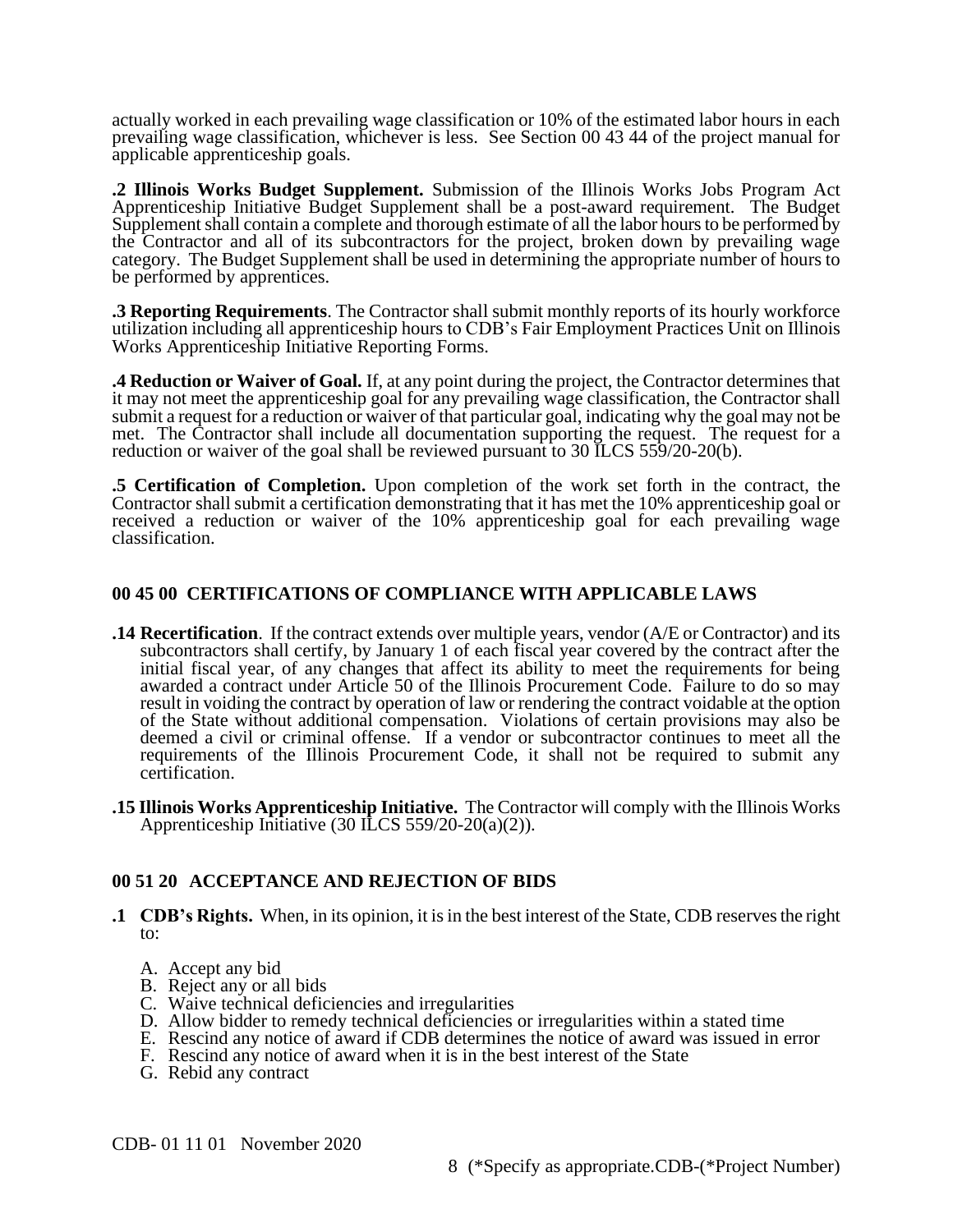### **.2 Bid Rejection.**

- A. Bids will be rejected for the following material deficiencies:
	- 1) Failure to be prequalified with CDB no later than the close of business the day before the bid opening (Article 00 21 05) or being determined non-responsible after bid opening.
	- 2) Submission of a bid late (Paragraph 00 51 10.1).
	- 3) Failure to submit bid and/or bid modifications to appropriate bid opening office.
	- 4) Submission of a bid in a manner that reveals the bid price prior to the bid opening (example: by fax). (Paragraph 00 41 10.4).
	- 5) Use of a bid envelope, which is received by CDB unsealed, or marked in a manner that does not reasonably identify the project and/or contract for which it is intended (Paragraph 00 41 10.3).
	- 6) Omission of a base bid price, alternate bid price or unit price (Paragraph 00 41 10.1).
	- 7) Submission of a bid price that cannot be determined.
	- 8) Deletion of original signatures to the extent that an intent to be bound by the bid is not apparent.
	- 9) When CDB does not accept the unit price(s), when those prices are an integral part of the base bid, the bidder shall be rejected.
	- 10) Failure to attend a mandatory pre-bid meeting.
	- 11) Bids not in substantial conformance with the bidding documents and whose nonconformance is determined to be material and unresponsive.
	- 12) Failure to submit Bidder Disclosure(s) form and Certifications with bid, when the bidder is not registered with the Illinois Procurement Gateway (IPG).
	- 13) Failure to be registered with the State Board of Elections, prior to bid opening date, when applicable.
	- 14) Failure to submit documentation of the bidder's good faith efforts to meet applicable MBE/WBE/PBE/VBE goals at time of bid when no eligible participation is listed on the 00 41 05 Form.
	- 15) Any other material deficiency specifically identified in the project bid documents.
	- 16) For Single Prime Contract Bids (as defined by 30 ILCS 500/30-30(a)): failure to provide names and bid proposal costs for required protected subcontractor trades or providing more than one protected subcontractor for each trade.
	- 17) For Single Prime Contract Bids: failure of identified protected subcontractor to be properly prequalified with CDB, licensed and certified, at the time of bidding, to perform the identified trade.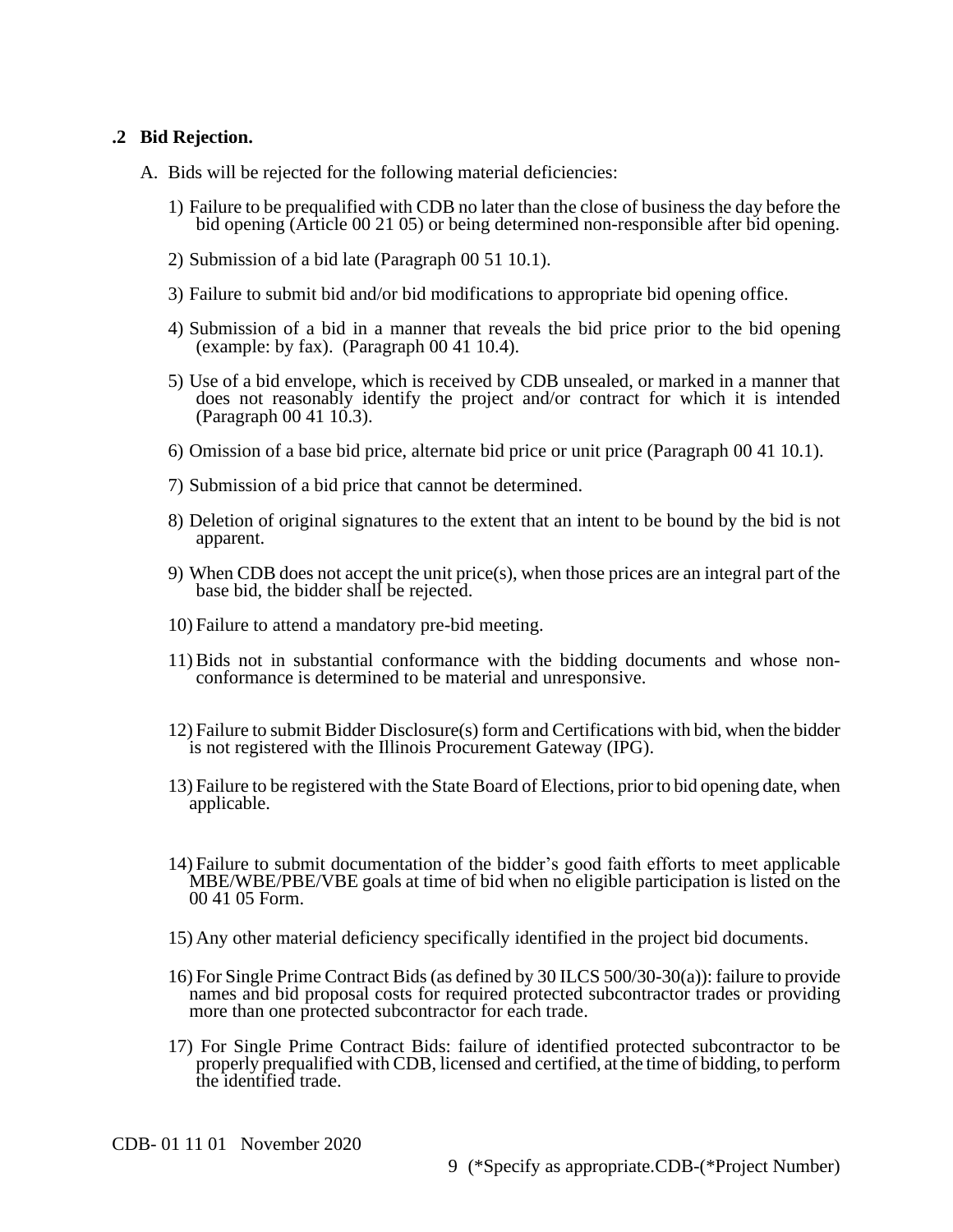- B. Failure to remedy the following technical deficiencies with seven (7) calendar days after the bid opening shall result in rejection of the bid. These technical deficiencies are:
	- 1) Failure to use a revised bid form when bid forms have been changed by addenda.
	- 2) Failure to acknowledge an addendum, however adjustment of the bid amount will not be allowed.
	- 3) Failure to provide USDOL Apprenticeship and Training Certification for bidder and all known subcontractors.
	- 4) Failure to submit bidder's Certificate of Registration in an approved apprenticeship and training program.
	- 5) Failure to supply subcontractor and/or supplier names and Taxpayer Identification Numbers as required on Document 00 41 01.
	- 6) Submission of a bid bond not on CDB's form (Paragraphs 00 43 13.1 and 00 43 13.2).
	- 7) Submission of a bid security in a form other than a bid bond, certified check, cashier's check or bank draft (Paragraph 00 43 13.1).
	- 8) Omission of the signature of the officer of the surety or any other required signatures except the signature in Paragraph 00 51 20.2.A.8, submission of those signatures in pencil or submission of a non-original signature.
	- 9) Replacement of a bid security from an unacceptable surety with one from a surety acceptable to CDB (Paragraph 00 43 13.4).
	- 10) Failure to furnish and/or complete the 00 41 04 Form (Illinois Department of Human Rights (DHR) Form PC-2)).
	- 11) Failure to submit a signed affidavit stating that the bidder will maintain an Illinois office as the primary place of employment for persons employed in the construction authorized by the contract.
	- 12) Failure to submit Certificate of Registration with State Board of Elections in accord with 30 ILCS 500/20-160.
	- 13) Failure to submit Disclosure of Business Operations with Government of Iran form in accord with 30 ILCS 500/50-36.
	- 14) Any other technical deficiency specifically identified in the project bid documents.
- C. MBE/WBE/PBE/VBE goal compliance deficiencies. Failure to remedy the following deficiencies within ten (10) calendar days after the date of notification shall result in rejection of the bid. These deficiencies are:
	- 1) When applicable, failure to submit a revised 00 41 05 Form, documenting achievement of goals.
	- 2) When applicable, failure to submit documentation acceptable by CDB of good faith efforts to meet MBE/WBE/PBE/VBE goals.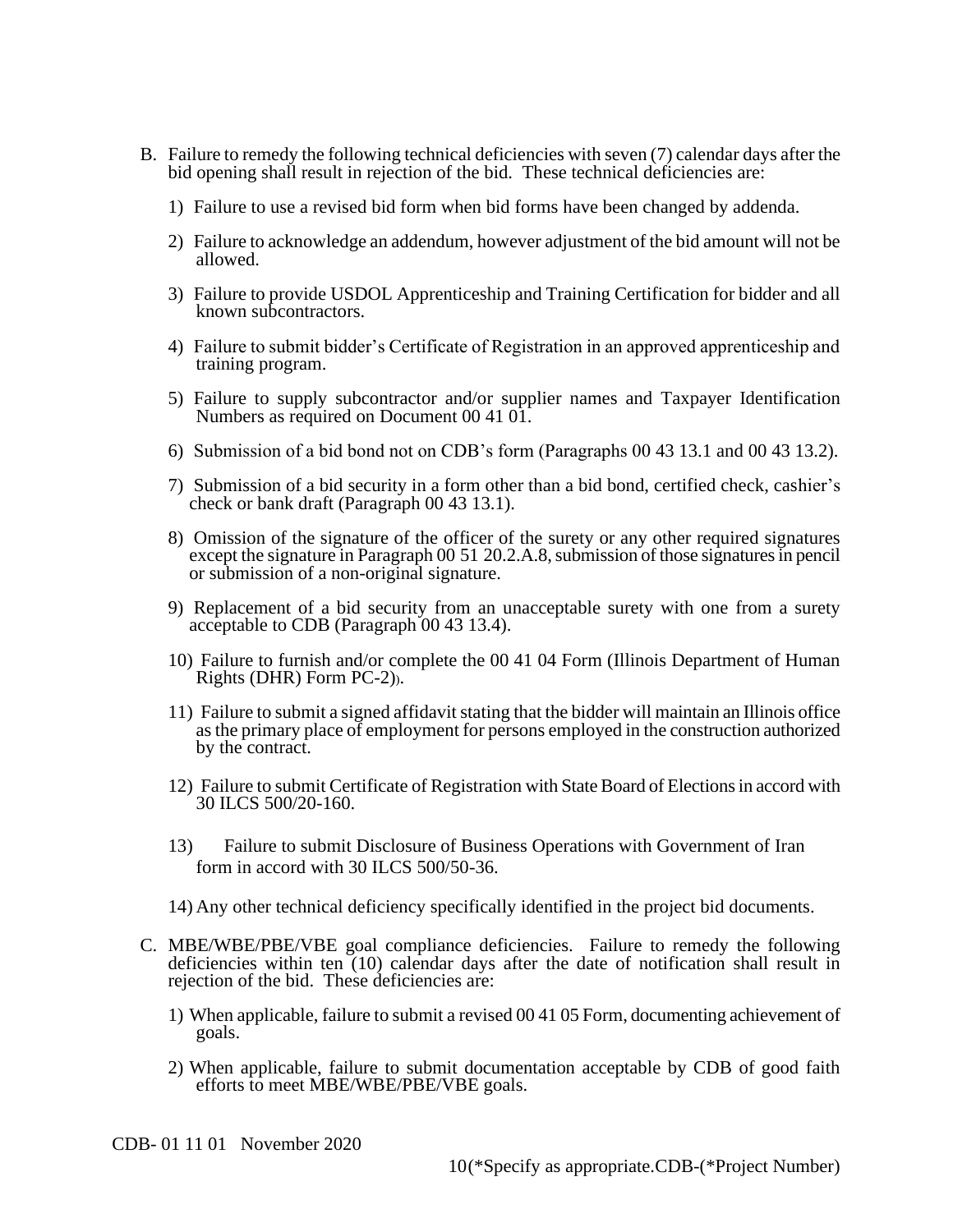- D. CDB at its sole discretion and without conferring any rights on any bidder may waive bid technical deficiencies or irregularities that are not in conformance with the bidding documents but whose non-conformance is non-material or minor.
- E. Submittal of conditions or qualifying statements contrary to CDB's contract terms is not acceptable and, unless rescinded, the bid shall be rejected.

#### **00 51 28 MBE/WBE/PBE/VBEBUSINESSCERTIFICATION, POST AWARD REQUIREMENTS**

**.1 Post Award Submittal.** See Article 00 51 40. The contract awardee shall submit CDB's MBE/WBE/PBE/VBE Subcontractor Supplier Certification Form, Document 00665 (available in the Reference Library on CDB's website), for each of the MBE/WBE/PBE/VBE subcontractor(s) and/or supplier(s) being utilized to meet the designated participation goals as specified on the bid form and in Section 01 11 00 of the project manual. The form must be signed by the MBE/WBE/PBE/VBE subcontractor or supplier and shall be submitted to CDB's FEP Unit.

Completion of the 00665 form is not required if the Contractor is an MBE, WBE, PBE, or VBE firm. MBE/WBE/PBE/VBE prime contractors are encouraged to utilize MBE/WBE/PBE/VBE subcontractors/suppliers. If goals are split (separate MBE, WBE, PBE, and VBE goals), then an MBE, WBE, PBE, or VBE firm must supply 00665 forms for the subcontractor firm(s) utilized to meet the MBE, WBE, PBE, or VBE goal, respectively.

- **.2 Listed Firms.** The 00665 certification form shall be completed and submitted for each MBE/WBE/PBE/VBE firm listed on the 00 41 05 bid form.
- **.3 Compliance.** The MBE/WBE/PBE/VBE participation goal dollar value is based upon the total contract sum (including awarded alternates). The participation goal percentage amount(s) shall meet or exceed the goal(s) as specified on the bid form (and in Section 01 11 00 of the project manual), or in an approved change/waiver request (refer to Article 00 43 39 herein).
- **.4 Voluntary Participation.** Contractors are encouraged to utilize MBE/WBE/PBE/VBE subcontractors/suppliers for those projects that are not designated for MBE/WBE/PBE/VBE participation and complete the 00665 certification form for each MBE/WBE/PBE/VBE firm. MBE/WBE/PBE/VBE subcontractors/suppliers may be added at any time during the project.
- **.5 Subcontracts/Supplier Agreements.** Copies of subcontracts or supplier agreements (to correspond with each 00665 form) are required to be submitted within ten (10) calendar days of the Notice of Award.

## **00 51 40 POST AWARD REQUIREMENTS**

- **.1 Contractor's Duty to Comply.** The Contractor may not proceed with the work until the following post award requirements are met. These requirements are part of the contract and failure to comply with these requirements shall constitute a breach of the contract. CDB shall issue Authorization to Proceed upon successful completion of these post award requirements.
- **.2 Submittals.** Within ten (10) calendar days from the date of the notice of award letter, the Contractor shall furnish, on CDB forms, the following:
	- A. Contract executed by the Contractor;
	- B. Performance Bond;
	- C. Labor and Material Payment Bond;
	- D. Certificates of Insurance;
	- E. Builder's Risk Insurance Policy (if applicable);
	- F. MBE/WBE/PBE/VBE Subcontractor Supplier Certifications, Form 00665 and MBE/WBE/PBE/VBE Subcontractor/Supplier agreements (if applicable);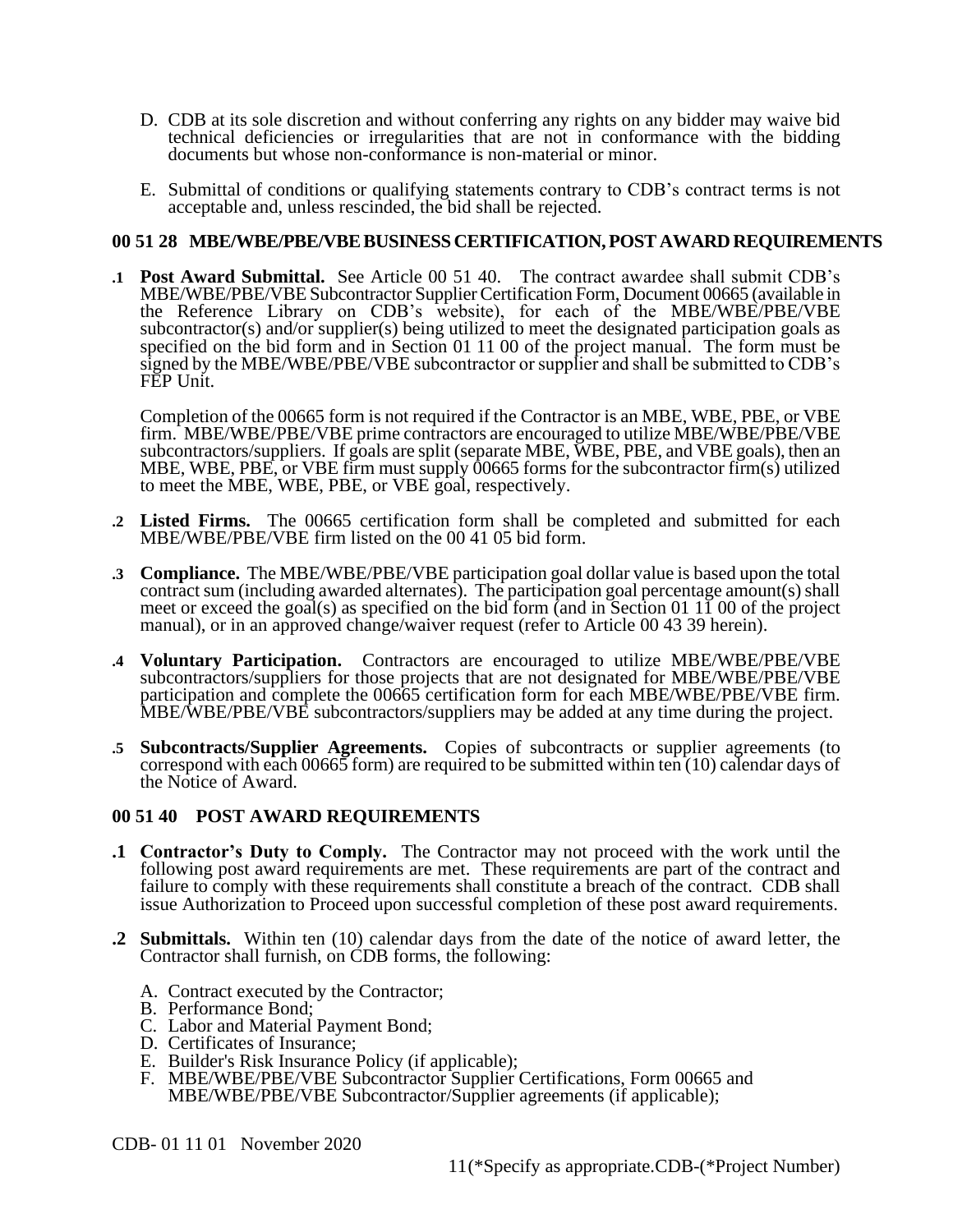- G. Completed Substance Abuse Prevention Certification form and Contractor's substance abuse plan (if applicable);
- H. DHR PC-2 accepted by FEP Technician;

I. Project Labor Agreement signature sheets for the Contractor and known Subcontractors (if applicable); and

- J. Illinois Works Jobs Program Act Apprenticeship Initiative Budget Supplement.
- **.3 Cancellation of Award.** All post award requirements are mandatory. Noncompliance shall be cause for CDB to cancel the notice of award and make a claim against the bid security.
- **.4 Post Award Extensions.** CDB may extend the time limitations for good cause. No extension shall operate as a waiver of post award requirements, nor shall it extend the contract completion date.
- **.5 Delays.** Any delays to the commencement of the work due to the Contractor's failure to meet the post award requirements shall be the responsibility of the Contractor and its surety. Contractor and its surety shall be responsible for the costs of any such delays.

### **00 71 00 DEFINITIONS**

- **.12 Protected Subcontractors.** For a Single Prime Delivery Method Project, a subcontractor identified for a protected trade on the 00 41 00 Bid Form. The subcontractor shall be prequalified with CDB, be properly licensed and certified (if applicable), and perform the minimum amount of the identified trade with its own forces by furnishing and installing the work on-site.
- **.13 Prime Bidding Contractor (Trade)**: For a Single Prime Delivery Method Project, one of the identified protected trades that submits the bid with the intent of entering into the prime construction contract with CDB as the Contractor.

## **00 72 10 TIME**

**.5 Approval Authority**. Changes in contract time are subject to approval at or above the CDB Regional Manager level.

## **00 72 25 CDB - RIGHTS AND RESPONSIBILITIES**

## **.4 Right to Terminate the Contract for Cause.**

- A. CDB may terminate the Contractor's right to proceed with the work if the Contractor fails or refuses to perform the work with such diligence as to allow timely completion of performance in accordance with the current progress schedule or fails to complete the work in accordance with the documents or commits a breach of any other provision of the contract documents.
- B. In such case, CDB will give the Contractor and its surety written notice of intention to terminate and the reason therefore, and, unless within ten calendar days the delay or violation shall cease or satisfactory arrangement of correction made, CDB may issue a written termination notice to the Contractor and its surety.
- C. The Contractor shall stop work and vacate the construction site immediately upon receipt of notice of termination. However, the Contractor shall not remove tools, appliances,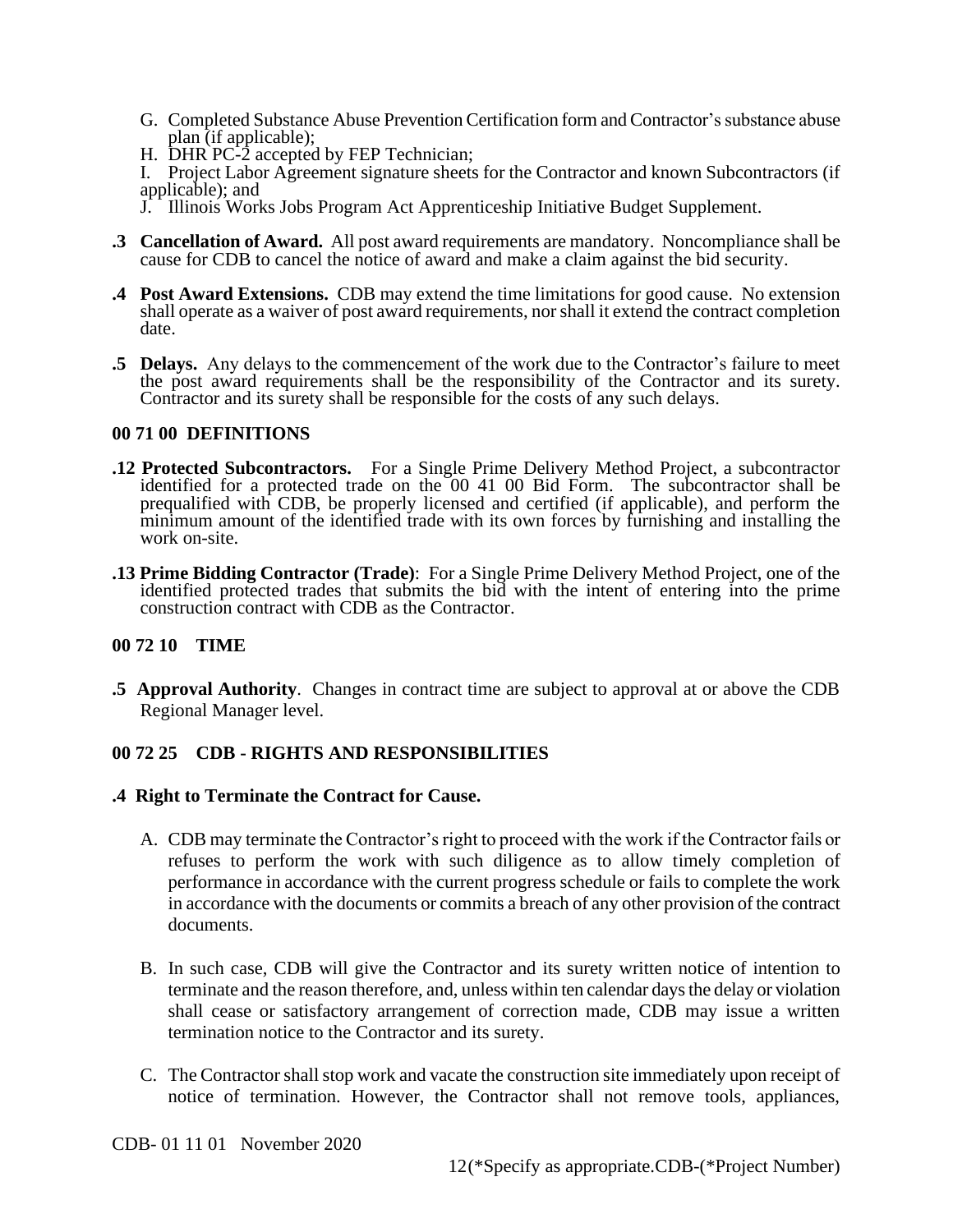construction equipment and machinery, or materials or equipment for which CDB has paid, wherever stored, without the written consent of CDB. Any material stored off-site, and which have been paid for by CDB, shall be immediately delivered to CDB or its designated representative upon request. CDB reserves the right either to have the material delivered to the site and deduct the cost of the delivery from contract balance or to abandon the material and deduct the cost of the materials from the contract balance.

- D. The surety shall complete the work upon demand by CDB in accordance with the contract documents. Such completion may include, but not be limited to, the use of a completing contractor selected by CDB pursuant to a written takeover agreement with the surety, or payment of a sum of money required to allow CDB to complete the work, or other arrangements agreed to by the CDB and surety.
- E. If within ten calendar days the surety fails to act on CDB's demand, CDB may take over the work and take possession of all of the Contractor's tools, appliances, construction equipment, and machinery at the site and use the same to the full extent they could have been used by the Contractor (without liability for trespass or conversion), incorporate into the work all materials and equipment stored at the site or for which CDB has paid the Contractor but which are stored elsewhere, and finish the work by selecting the most advantageous method identified in the Illinois Procurement Code or in other relevant procurement laws and administrative rules. In such case the Contractor shall not be entitled to receive any further payment until the work is finished. If CDB's expenses in completing the work exceed the unpaid balance of the contract sum, the Contractor and/or the surety shall pay the difference to CDB.
- **.6 Availability of Appropriation; Sufficiency of Funds.** The contract is contingent upon and subject to the availability of sufficient funds. CDB may terminate or suspend the contract, in whole or in part, without penalty or further payment being required, if (i) sufficient funds for the contract have not been appropriated or otherwise made available to CDB by the State or the Federal funding source, (ii) the Governor or CDB reserves funds, or (iii) the Governor or CDB determines that funds will not or may not be available for payment. CDB shall provide notice, in writing, to the Contractor of any such funding failure and its election to terminate or suspend the contract as soon as practicable. Any suspension or termination pursuant to this Section will be effective upon the date of the written notice, unless otherwise indicated.
- .7 **Right to Suspend the Contract Without Cause.** CDB may, without cause, order the Contractor in writing to suspend, delay or interrupt the work in whole or in part for such a period of time as CDB may determine, not to exceed 90 days. At the expiration of 90 days, the contract may continue upon written agreement of the parties or may be terminated in writing by either party. The contract may remain suspended at the expiration of 90 days until the parties either agree in writing to continue the contract or until either party terminates the contract in writing. If the parties enter into a written agreement to continue the contract, the contract may remain suspended after the expiration of 90 days.
	- A. The contract time will be adjusted for increases in time caused by the suspension, delay or interruption as described in Article 00 72 10.
	- B. CDB may decide to terminate the contract under Article 00 72 25 at any time during the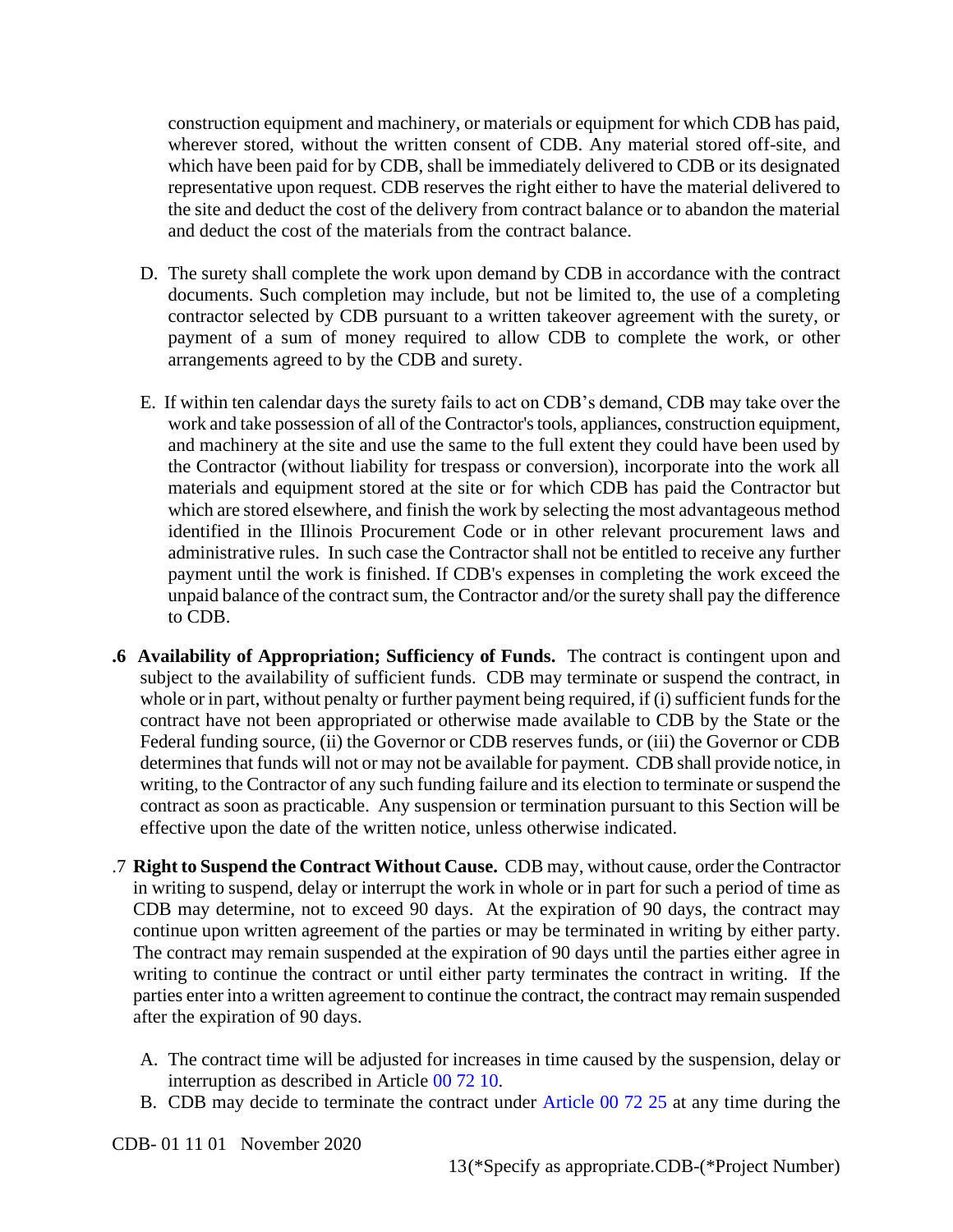period of suspension, delay or interruption.

# **00 73 17 BONDS, GENERAL**

- **.1 Requirements.** The Contractor shall furnish a performance bond and a labor and material payment bond covering the faithful performance of the contract and the payment of all obligations arising thereunder, in accordance with the Public Construction Bond Act (30 ILCS 550). Each bond shall be in the full amount of the contract on forms provided by CDB and executed by a surety acceptable to CDB.
- **.3 Acceptability**. Bonds that meet the requirements of Paragraph 00 73 17.1 shall be acceptable to CDB when issued by a surety that meets all of the following standards:
	- A. Has a current financial strength of at least "A-" as rated by A.M. Best Company, Inc., Moody's Investor Service, Standard & Poor's Corporation, or similar rating agency (30 ILCS 550/1); and a current Best's financial class of at least "V".
	- B. Is duly licensed in the state of Illinois by the Department of Insurance (30 ILCS 550/1) and does not have an unacceptable record of improper conduct or financial problems with the Illinois Department of Insurance.

## **00 73 40 LICENSING**

**.1** For Single Prime Delivery Method Projects: When licensure and/or certification is required for an identified trade, the identified protected subcontractors or the Prime Bidder, ifself-performing the work, shall be properly licensed and certified at the time of bid to perform the work for the identified trade.

## **01 29 73.1 SCHEDULE OF VALUES**

- F. Provide CDB prequalification/registration ID numbers on the CSV form for subcontractors/suppliers described in 00 21 50.2C.
- G. Identify work performed by MBE/WBE/PBE/VBE subcontractors and suppliers on the CSV form.
- H. Revise and resubmit CSV for approval if any substitution or replacement of subcontractors or suppliers occurs.
- I. Revise and resubmit CSV for approval if any change in the contract amount of subcontractors or suppliers other than a change resulting from a change order occurs.

#### **01 29 76 PROGRESS PAYMENT PROCEDURES**

#### .**5 Payments to Subcontractors and Suppliers**.

D. Subcontractors (as described in 00 21 50.2C.) who have not obtained a CDB ID number and/or have not submitted the required Disclosures and Certifications may have their payment amounts withheld by CDB in addition to any other remedy provided by this contract or by law. No work can be performed by these subcontractors until the Certifications and Disclosure documents have been reviewed and approved by the State Purchasing Officer.